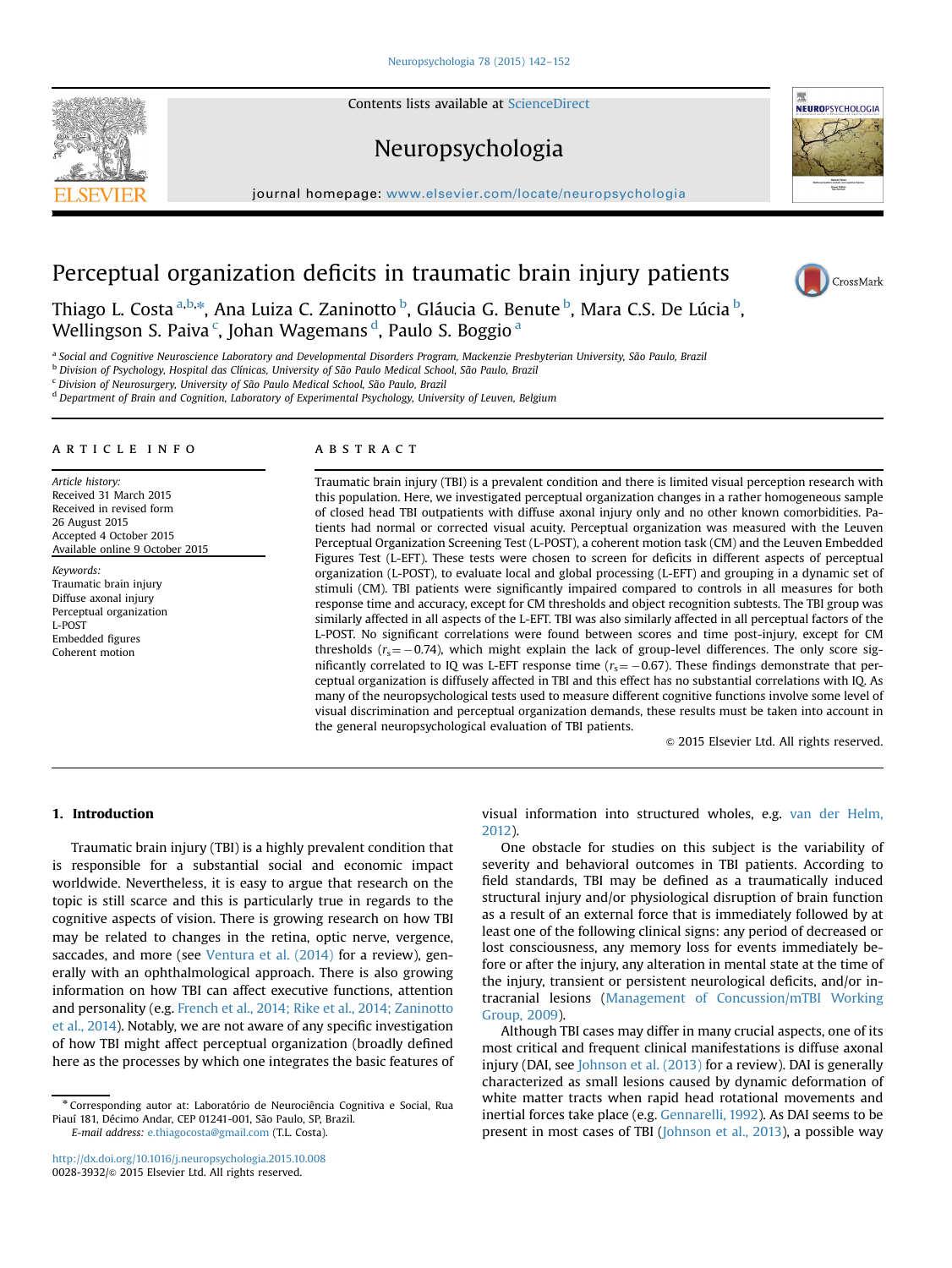Table 1 Patient information.

| Patient Age |    | Weeks since<br>trauma | Glasgow<br>coma | Education in<br>years | Medication (daily dose)                  | Visual acuity<br>logMAR | Perceived change<br>in vision | Comments                                                      | IQ  |
|-------------|----|-----------------------|-----------------|-----------------------|------------------------------------------|-------------------------|-------------------------------|---------------------------------------------------------------|-----|
|             | 25 | 37                    | 4               | 14                    | Amitriptyline 25 mg                      | $\bf{0}$                |                               |                                                               | 94  |
|             | 25 | 18                    |                 | 12                    | Quetiapine 10 mg Gaba-<br>pentine 300 mg | 0.1                     | 4                             | Complains about difficulty to<br>read and frequent headaches. | 83  |
| 3           | 21 | 28                    | 6               | 12                    | -                                        | $-0.1$                  | $\Omega$                      |                                                               | 91  |
| 4           | 26 | 35                    | 3               | 12                    |                                          | $-0.1$                  | $\Omega$                      |                                                               | 110 |
| 5           | 19 | 39                    | 8               | 12                    |                                          | $-0.1$                  | 0                             |                                                               | 87  |
| 6           | 18 | 30                    |                 | 12                    |                                          | $-0.1$                  |                               |                                                               | 78  |
|             | 26 | 31                    | 3               | 12                    |                                          | $-0.2$                  | 5                             | Headaches and some<br>photophobia                             | 94  |
| 8           | 30 | 38                    | 6               | 9                     |                                          | $-0.1$                  |                               | Diplopia in the first four months<br>post lesion              | 83  |
| 9           | 24 | 24                    | 11              | 12                    |                                          | 0.1                     | $\Omega$                      |                                                               | 89  |
| 10          | 18 | 30                    |                 | 9                     |                                          | $-0.1$                  | O                             |                                                               | 72  |
| 11          | 44 | 26                    | 5               | 12                    |                                          | $\Omega$                | 0                             |                                                               | 97  |
| 12          | 21 | 33                    | 12              | 12                    |                                          | $\Omega$                | $\Omega$                      |                                                               | 83  |
| 13          | 20 | 30                    |                 | 12                    |                                          | $-0.06$                 | 10                            |                                                               | 67  |
| 14          | 18 | 20                    | 3               | 12                    |                                          | $-0.1$                  | $\bf{0}$                      |                                                               | 89  |

to investigate behavioral changes that might be common to different patients is to assess participants with closed head injuries and diagnosed with DAI only (and no other lesions).

Here we propose to investigate perceptual organization in a group of TBI outpatients with DAI alone and no other known comorbidities. As visual perception is crucial for the adaptation in everyday life and has a structuring role in cognition as a whole, better understanding the effects of TBI on perceptual organization is critical for a more encompassing understanding of TBI and its behavioral outcomes. Also, as many of the neuropsychological tests used to measure different cognitive functions involve some level of visual discrimination and perceptual organization, it is important to evaluate if these functions are affected in these patients and take this into account when analyzing the results of vision-based neuropsychological tests.

But why focus on perceptual organization in particular? Visual perception is a hierarchical process that might be divided in three levels: a lower level (involving the hardwired extraction of primitive stimulus properties such as contrast, orientation and spatial frequency), mid-level vision (mostly involving the integration of basic stimulus features into more structured wholes) and higherorder processes involved in the recognition of specific elements (see Wagemans et al. (2005, 2012) for a review). Mid-level vision encompasses perceptual organization and we have focused on this process for three reasons: (i) higher-order visual processes generally involve some level of semantic knowledge, memory and other such processes that might become confounding factors in a clinical population like TBI; (ii) lower-level vision investigations offer significant insight on the functional status of the early visual system (and if it is disrupted or preserved) but might offer limited information on the difficulties found in everyday life (e.g. Costa et al., 2012); (iii) a large portion of our brain is devoted to vision and mid-level vision is at the core of this process; as many alterations in brain function are reflected in visual processing changes, evaluating mid-level vision could provide substantial insight into these changes.

As we did not have information on how TBI might affect perceptual organization before performing this study, we have used a new perceptual organization screening test (Leuven Perceptual Organization Screening Test, L-POST) in order to see how different grouping processes and figure-ground organization were affected. As the L-POST is a screening tool (with a limited number of trials in each of its subtests), we decided to test also a few aspects of perceptual organization in more detail. As the ability to integrate local features in global wholes and separate figure from ground is

crucial aspects of perceptual organization, we decided to use an embedded figures task in these patients. The Leuven Embedded Figures Test (L-EFT) is a version of the classic embedded figures task by Witkin et al. (1962) and intends to measure the ability to identify a figure that is embedded in a background, giving a glimpse on the status of the patient's figure-ground organization and their ability to integrate local parts in global wholes. We have also used a coherent motion task to assess the ability to extract a globally defined motion direction signal from locally randomly moving noise elements. As DAI is characterized by diffuse and multiple lesions in the white matter, we expected to observe general perceptual organization deficits.

#### 2. Methods

This was a case-control study where we intended to test as many aspects of perceptual organization as possible, given the limited availability of patients and time. This study followed international ethical standards and was approved by the Institutional Ethics Committee and registered with the number 0097/11.

#### 2.1. Participants

Fifteen closed head TBI outpatients  $(23.9 \pm 6.6$  years old) were tested. One of the patients was excluded given the presence of ocular injury. Participants had sustained TBI for at least 4 and no more than 9 months at the time of the evaluation. All subjects suffered TBI after traffic accidents. Participants were not included in the study if they had more than one episode of TBI, showed evidence of abnormalities other than DAI in structural MRI scans (e.g. contusions, epidural hematoma, subdural hematoma, etc.) were diagnosed with neurologic or psychiatric conditions (e.g. epilepsy, stroke, tumors). All patients had sustained one single episode of moderate to severe DAI, defined here as a Glasgow Coma Scale score below 13. Patients with scores above the cut-off point for anxiety or depression in the Hospital Anxiety and Depression Scale (Zigmond and Snaith, 1983) were also not included. Patients who claimed to have a recent history of alcohol or substance abuse were not included. More detailed patient information can be found in Table 1. An age-matched control group with 15 participants (22.3  $\pm$  4.7 years old) with no history of TBI or other neuropsychiatric conditions was tested too. Patients and controls did not differ in years of education  $(P=0.12)$  or visual acuity  $(P=0.23)$ .